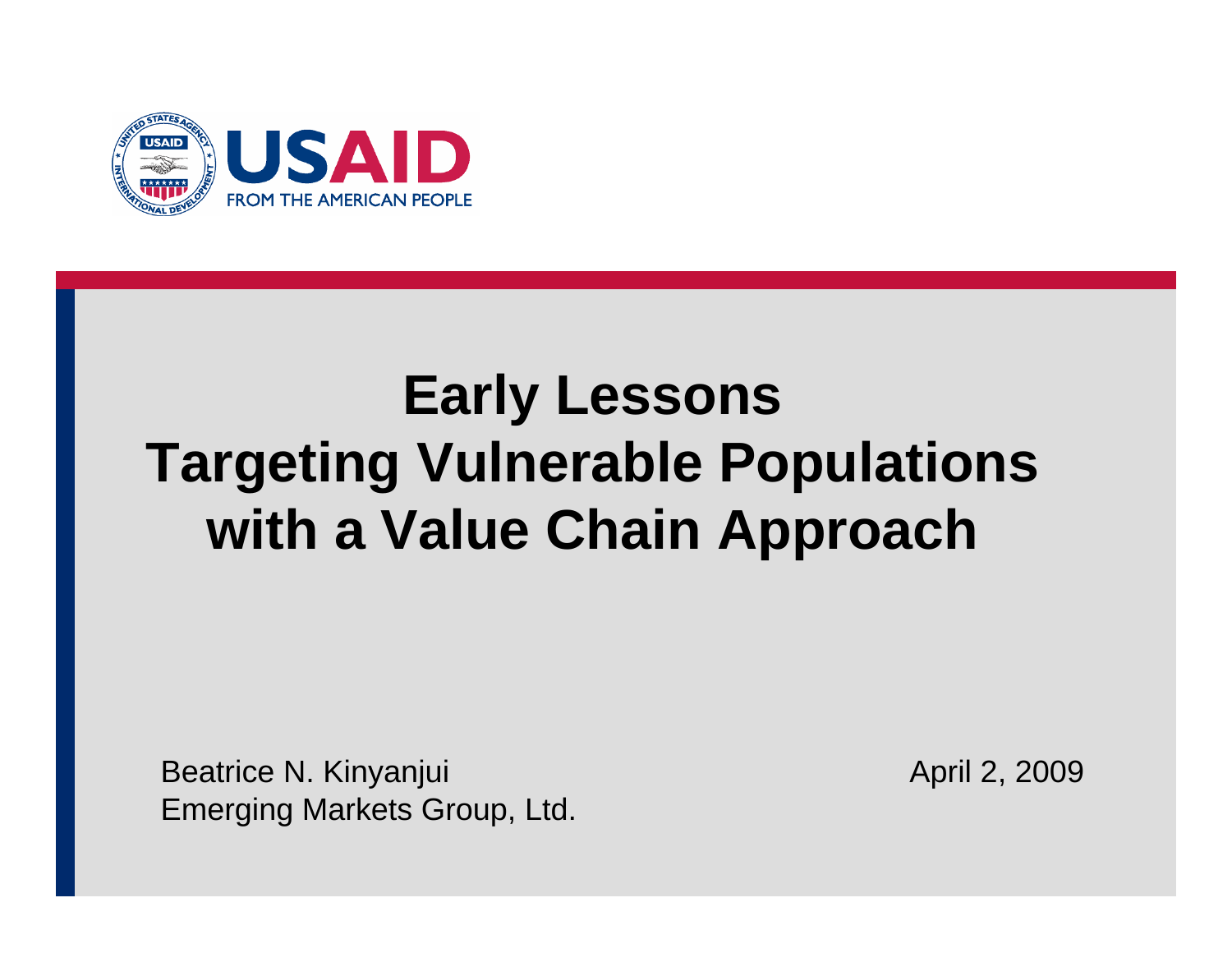#### **VULNERABLE POPULATIONS**

- •Program focus have been on the "viable poor"
- Persons or households that have been affected by social issues such as war, disease, drought, etc.
- Vulnerable persons or households are often among the rural poor but in the worst situation
- Households spiral into vulnerability due to shocks
- •Stages of vulnerability differ from one household to the next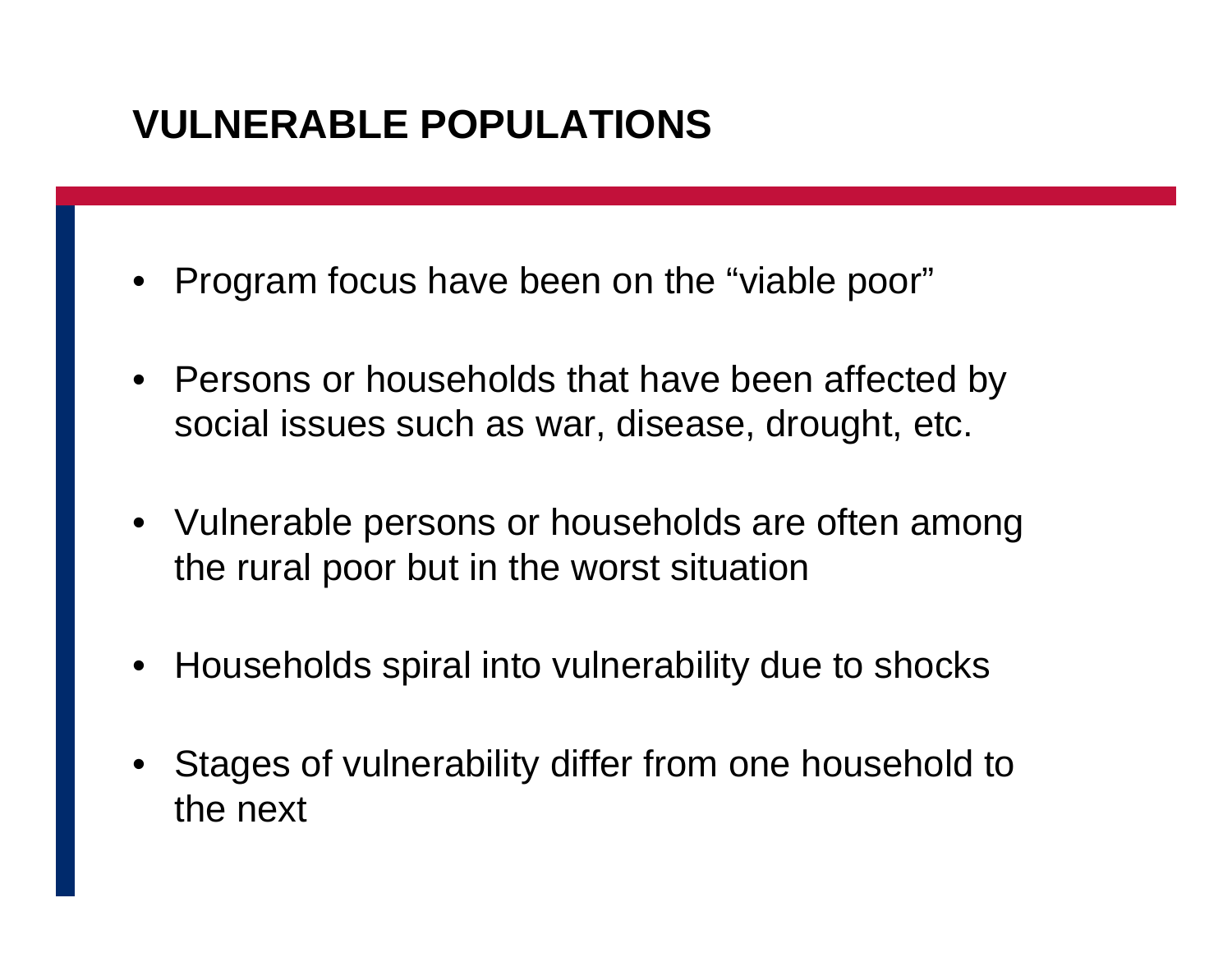#### **THE COMMUNITY BASED ORPHAN CHILD PROTECTION AND EMPOWERMENT (COPE) PROJECT**

- Target group
	- Caregivers and OVC affected by HIV/AIDS
- •Locations
	- Select districts in Tanzania, Uganda, Rwanda and Mozambique
- Goal
	- Reduce the socio-economic impact of HIV/AIDS on OVC and their caregivers
- Approaches
	- Provide a "safety net" through other social programs
	- Value chain approach and market orientation used to guide the IGA component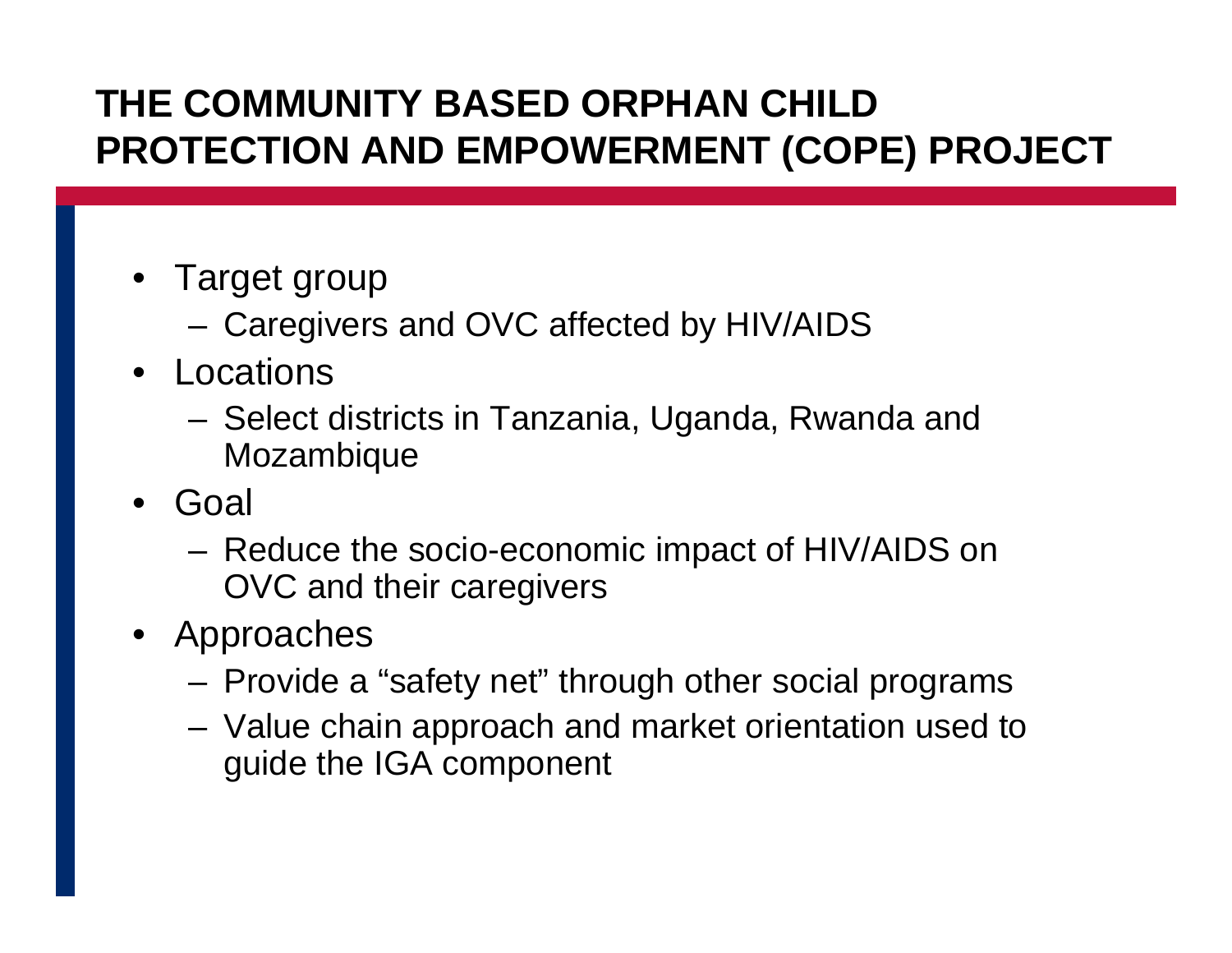## **THE VALUE GIRLS PROGRAM**

- Target Group
	- Girls and young women (14-24 years)
- •Location
	- Nyanza and Western Province, Kenya
- Goal
	- Working to improve the social-economic welfare of girls and young women (14-24 years)
- Approaches
	- Testing a model to increase the target's group participation in select value chains
	- Target group living under conditions of extreme socioeconomic deprivation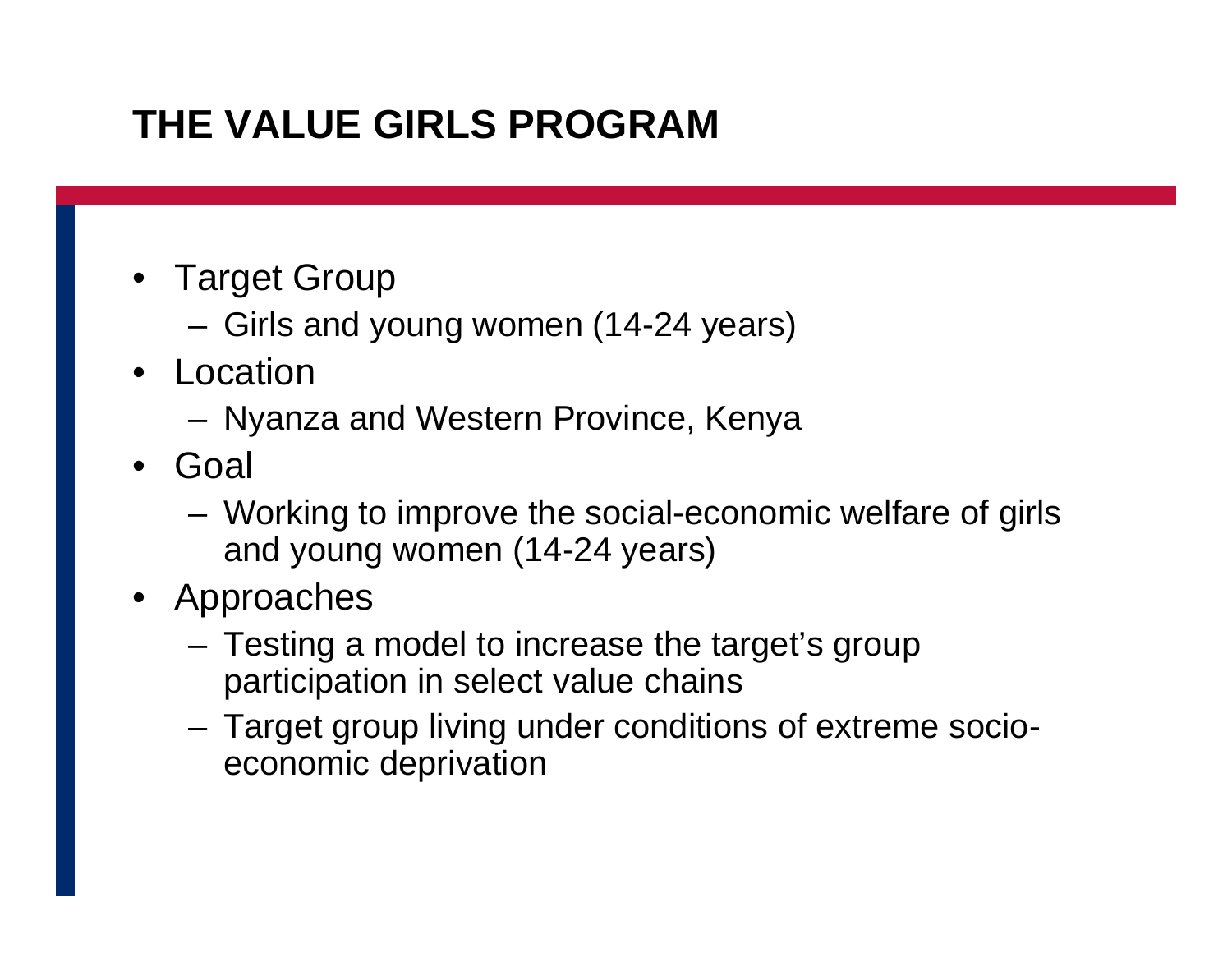## **A VALUE CHAIN ANALYSIS IN KILTE AWLAELO**

- Target Group
	- Beneficiaries on safety net assistance
- •Location
	- Kilte Awlaelo, Ethiopia
- Goal
	- Several donors are testing a graduation model that links microfinance and safety net support
- Approach
	- –Value chain selection and assessment were added to model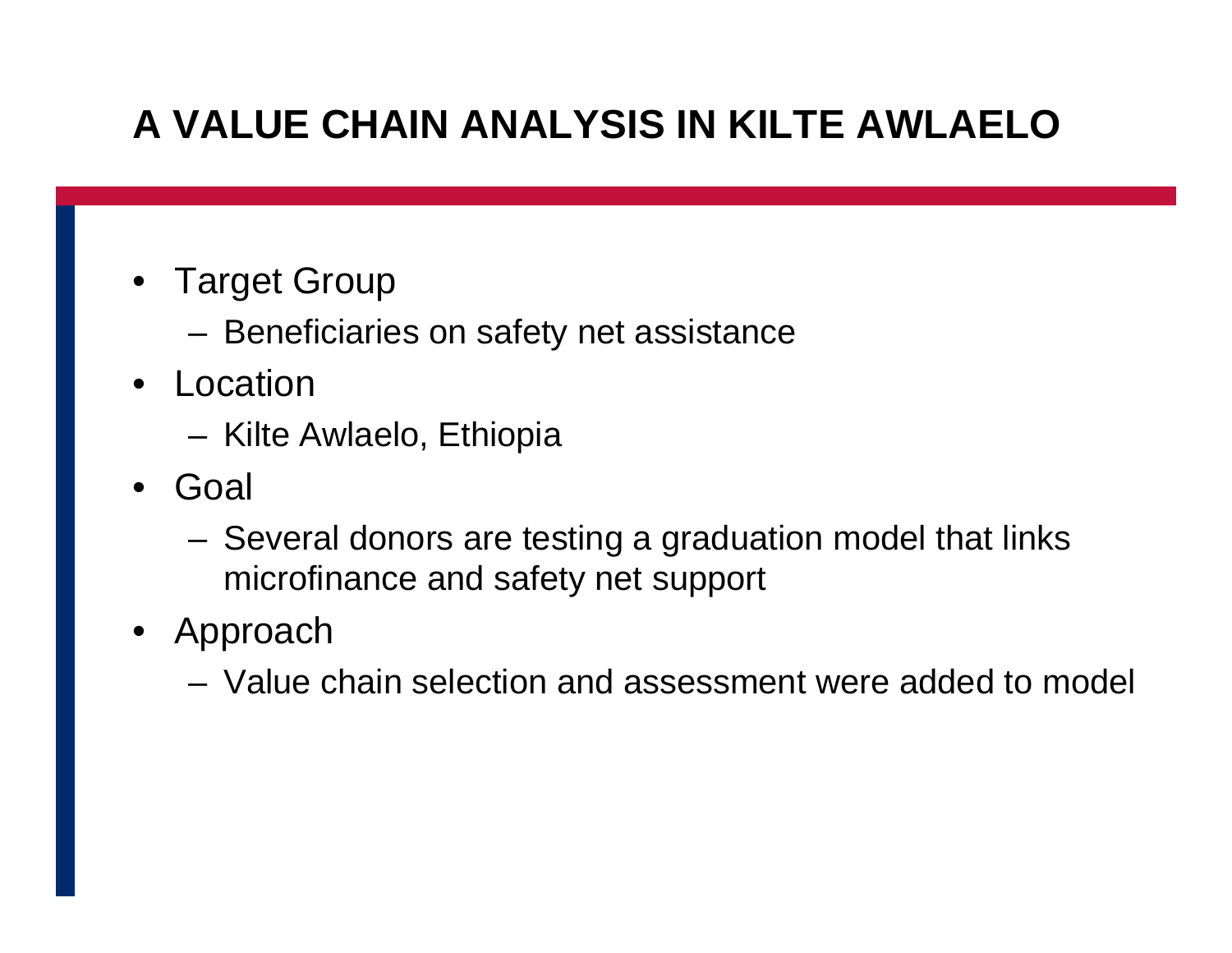#### **STABILITY, PEACE, AND RECONCILIATION (SPRING) PROJECT**

- Target group
	- A population left vulnerable after 20 years of conflict in N. Uganda
- •Location
	- Northern Uganda
- Goal
	- Promoting regional stability by addressing the causes and consequences of violent conflict
- $\bullet$  Approach
	- Working on peace building, economic security, access to justice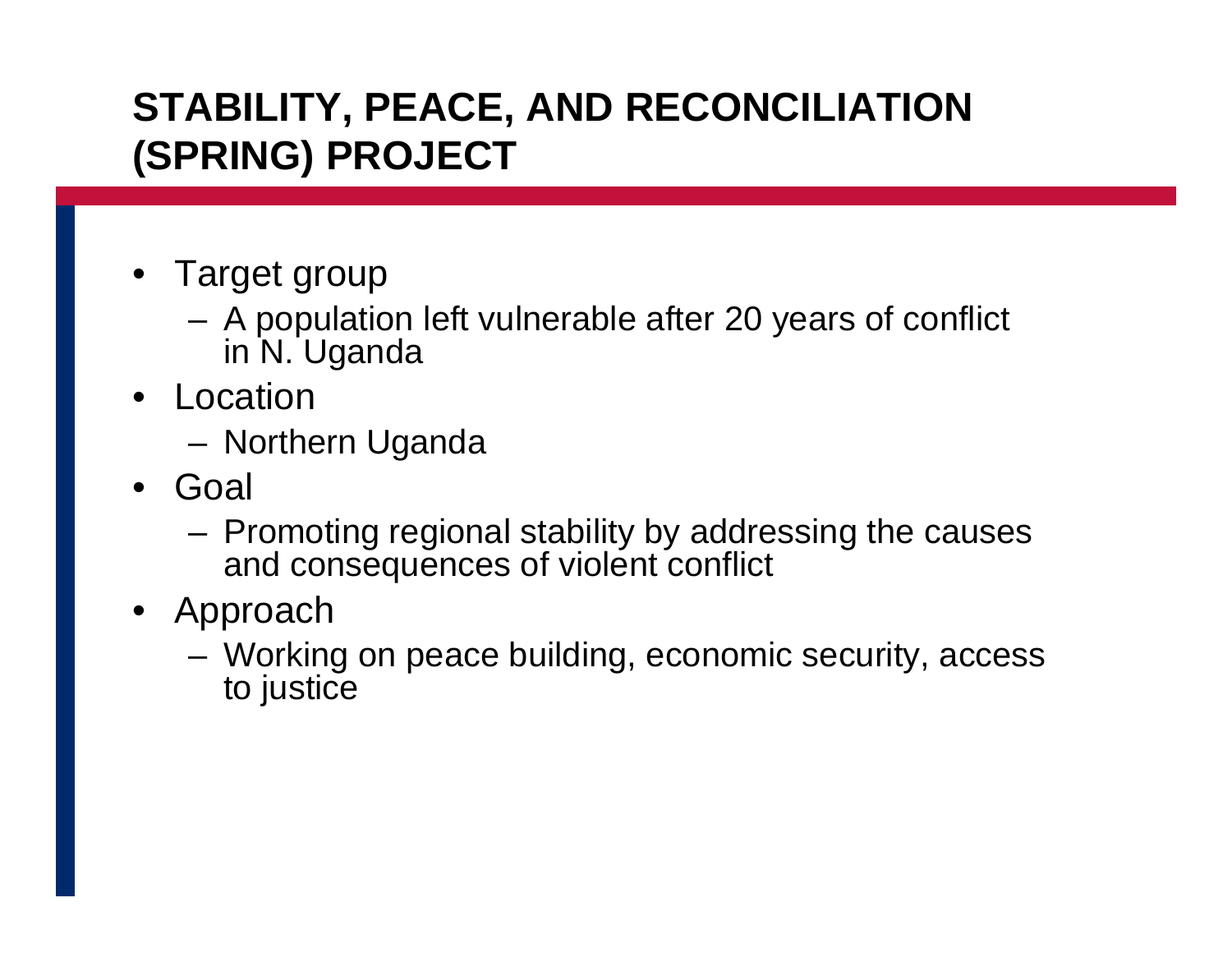## **THE VALUE CHAIN APPROACH**

- •**Traditional** 
	- A tool to create wealth in poor communities and for promoting poverty-reducing economic growth.
- •Adapted
	- An enhanced approach that captures other incentives in addition to the economic ones
	- Build in a gradual step by step process
	- Utilize components of the approach

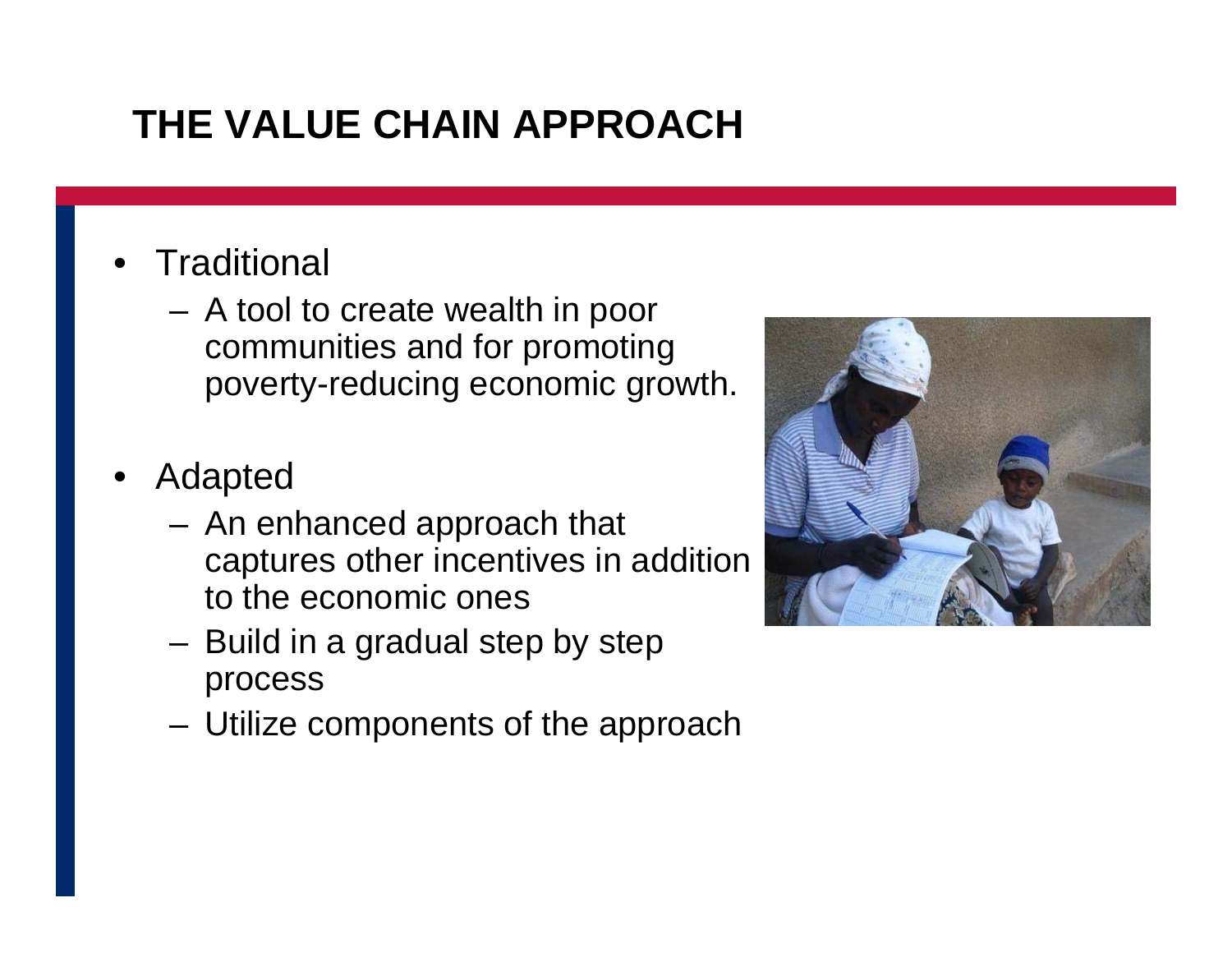## **THE VALUE CHAIN FRAMEWORK**

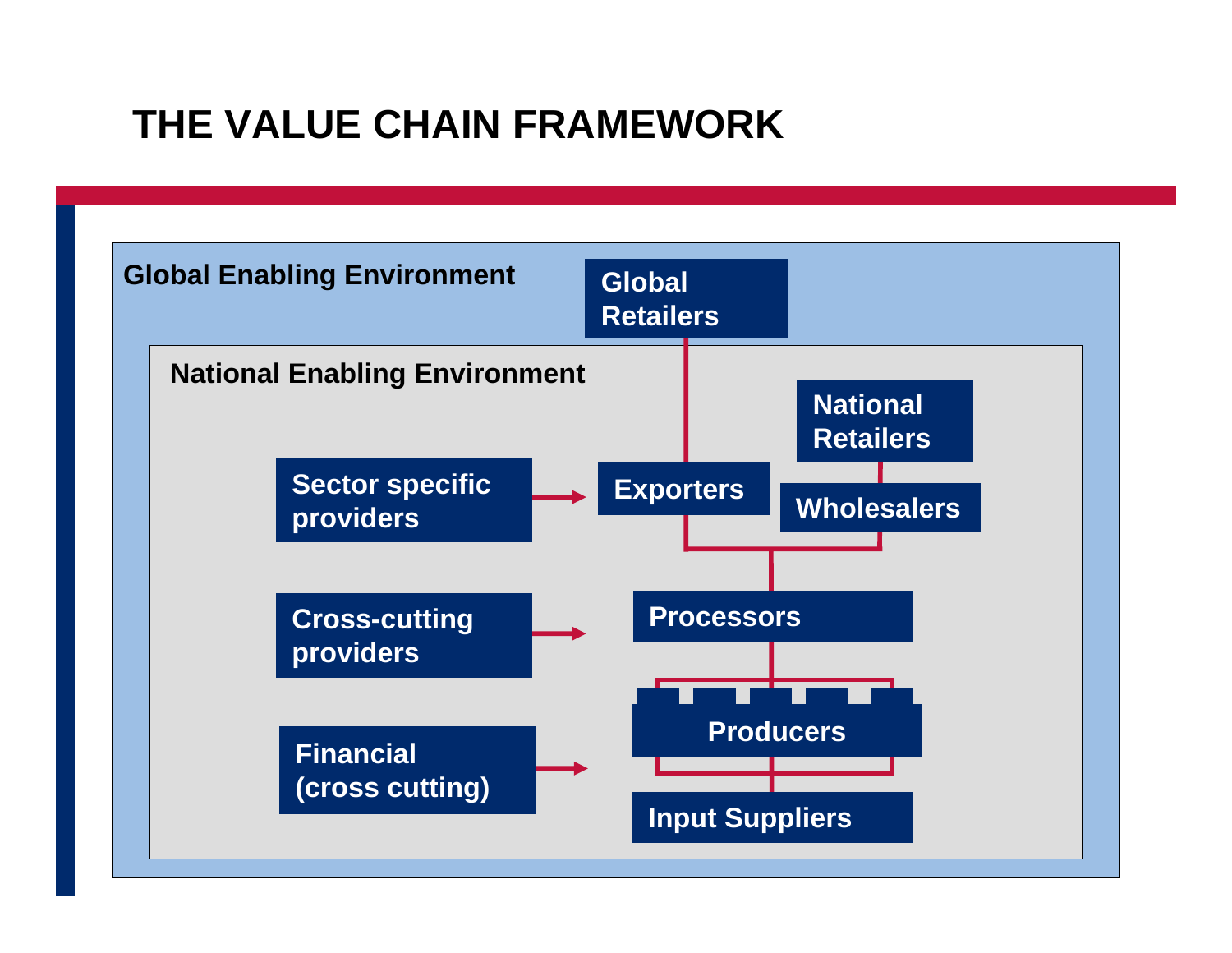#### **SELECT ILLUSTRATIONS ON ADAPTING THE APPROACH**

- Selecting subsectors
	- Using additional criteria to the traditional factors
- Undertaking an enhanced value chain analysis
	- Adding the target group's lens
	- **Links of the Company**  $-$  Including additional tools such as a situation analysis,  $\,$ wealth break down,etc
	- Engaging interdisciplinary talent

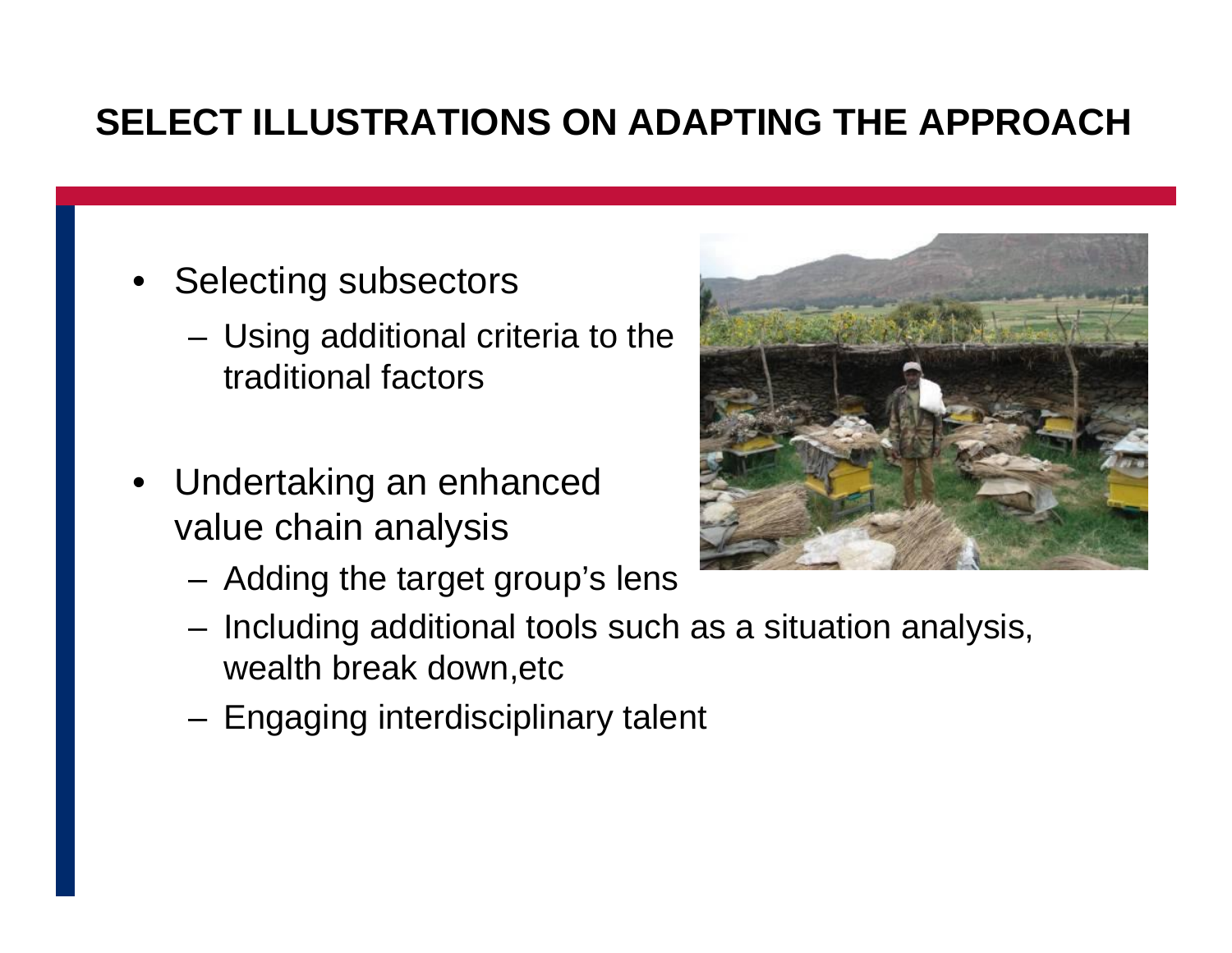#### **SELECT ILLUSTRATIONS ON ADAPTING THE APPROACH**

- Strategy, design, and implementation An example from COPE
	- –- In collaboration with the community, identified the target group
	- Provided a safety net through other program areas
	- Started with subsectors where the target group is active
	- Hand held horizontal and vertical linkages
	- Selected a lead firm carefully and worked with them on their embedded services
- •Key challenges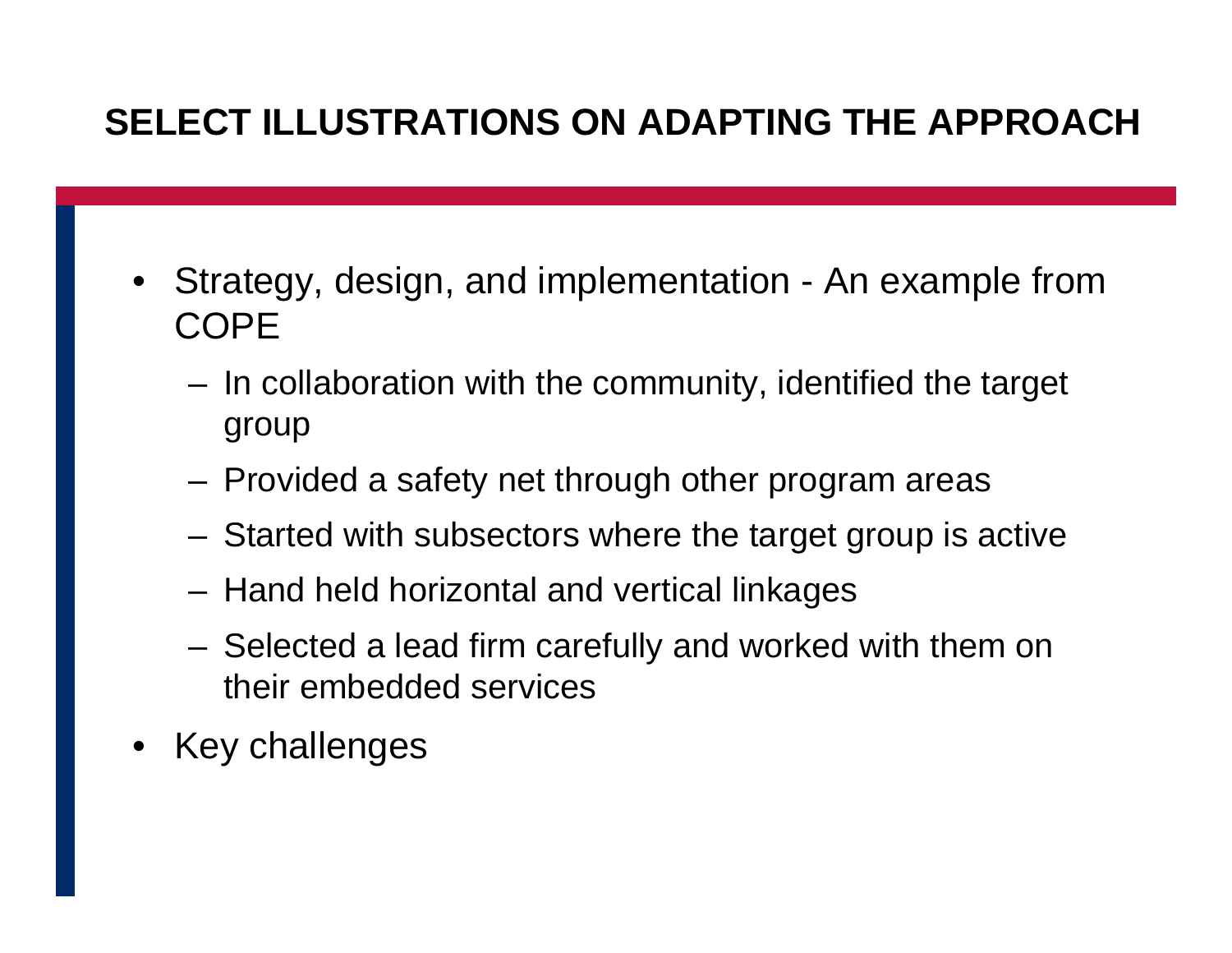## **EARLY LESSONS IN PROGRAMMING**

- $\bullet$ Undertake market analysis with the population's lens
- •Base programming on sound market based analysis
- $\bullet$ Engage experts from other disciplines
	- Create the space for dialogue, disagreement, and compromise
	- Explore partnerships at a corporate and/or project level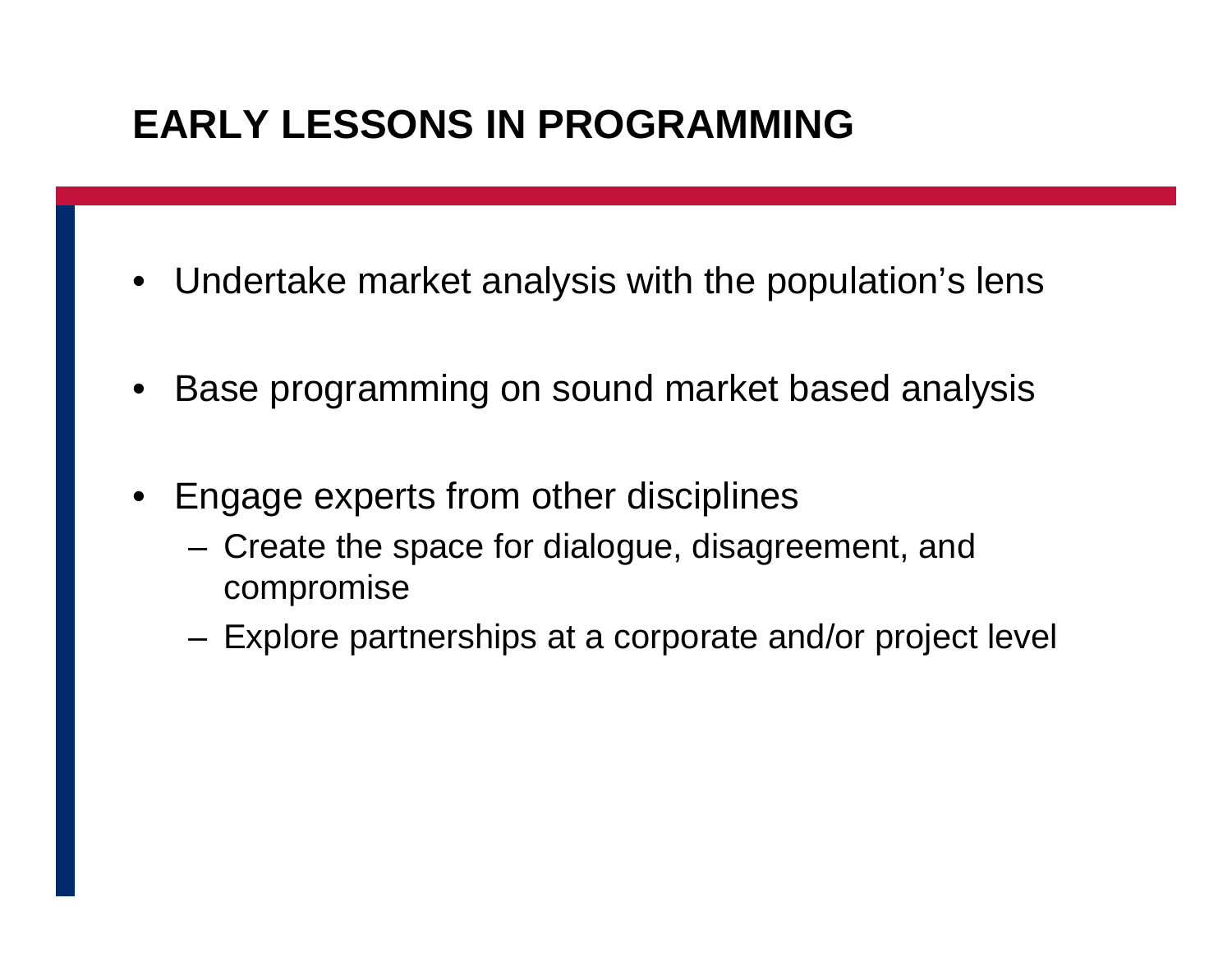## **EARLY LESSONS IN PROGRAMMING**

- •Balance accountability and flexibility requirements
	- Make a few early decisions on design parameters
	- Apply a phased approach
	- Develop and use strong and credible M&E systems
- • Investing in horizontal and vertical linkages is critical but it takes time
	- **Links of the Company**  $-$  Look for quick wins

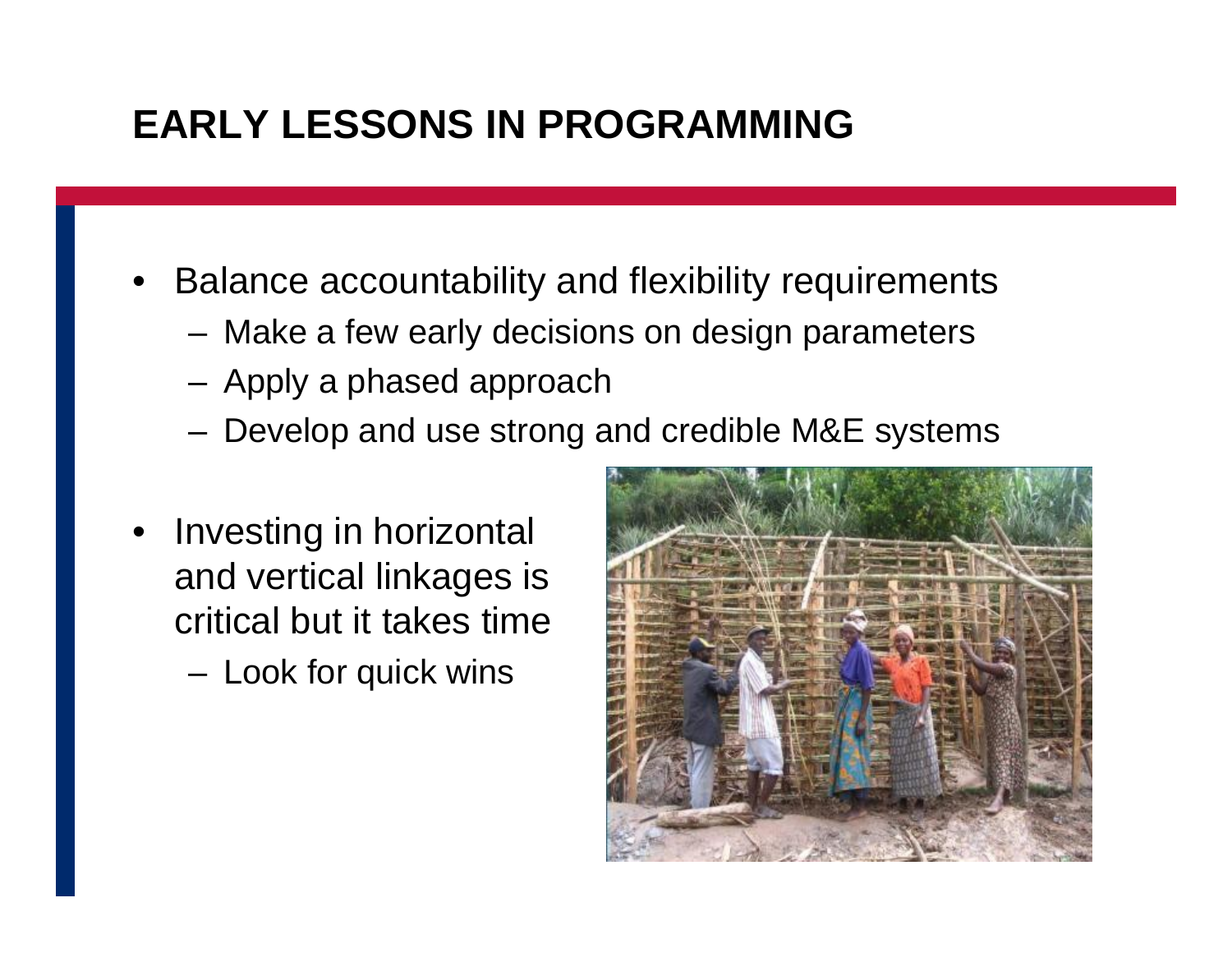## **EARLY LESSONS IN PROGRAMMING**

- Follow the market
	- Demand driven and not supply driven
	- –– Incorporate simple market oriented principles
	- Start with the most realistic market for your target group and build on it
	- Use a phased approach

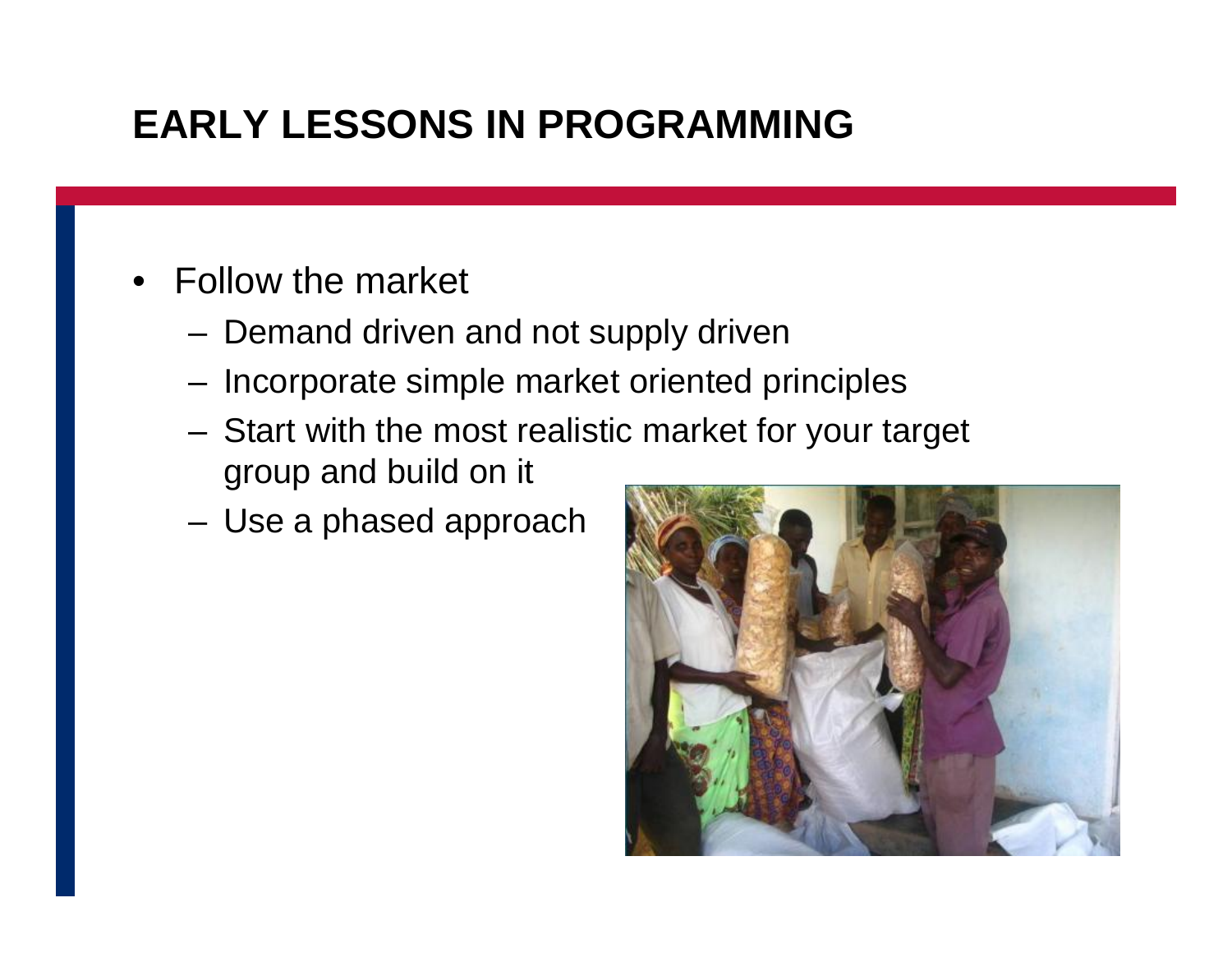## **KNOWLEDGE GAPS**

- •Accurate information on costing
- $\bullet$ Targeting
	- **Links of the Company** Understand the risks and benefits of targeting
	- –If possible, consider broadening the target group
- • Risks and benefits of combining social programs with economic strengthening